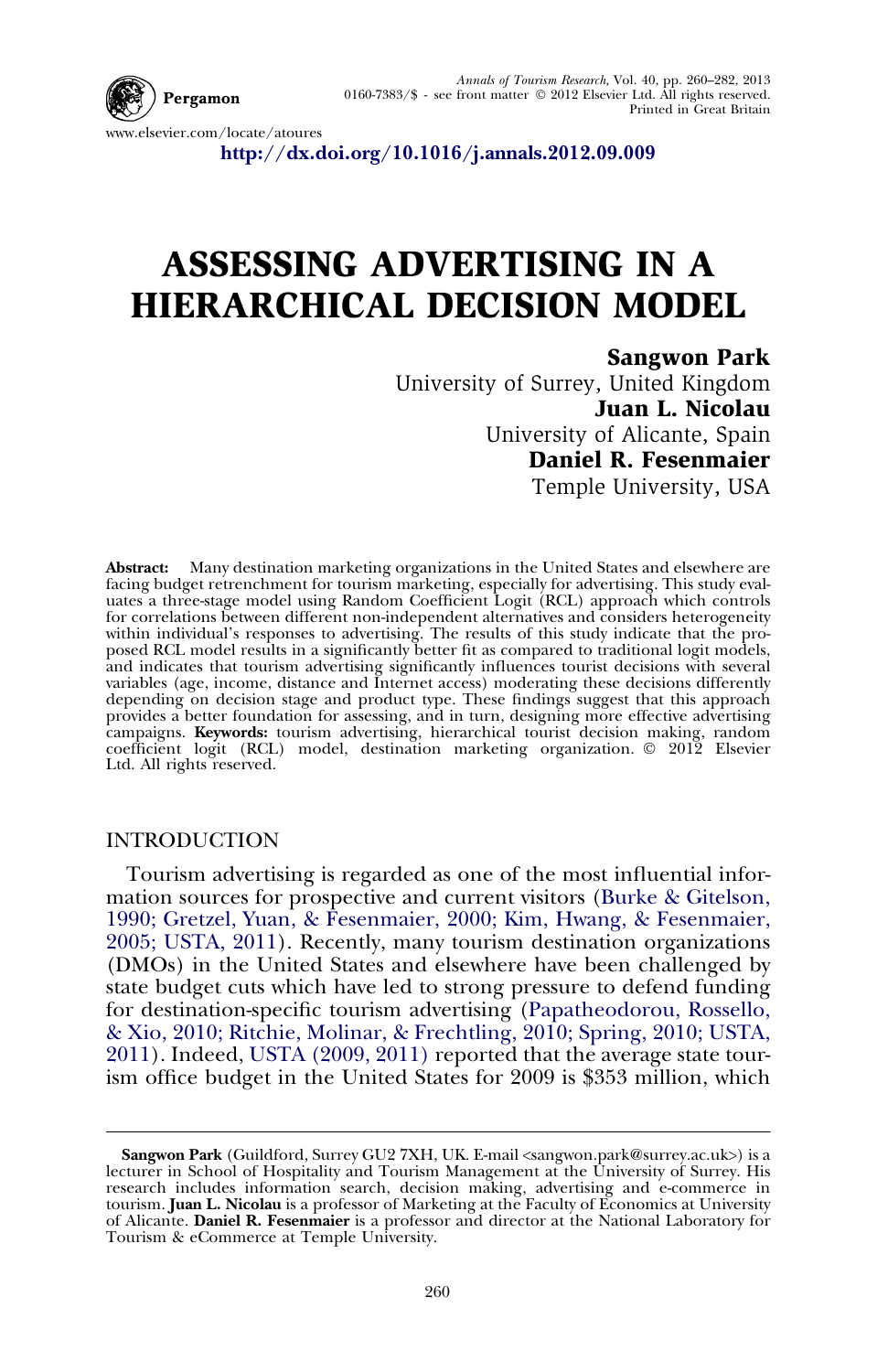represents a 3.5 percent decrease as compared to the previous fiscal year, and is the first time in the past five years that the growth of the annual tourism budget has declined. Kim McClelland, Chairman of the Utah Board of Tourism, in discussing the challenges facing tourism promotion said: ''I think what will happen is we'll have to spend the money even smarter than we have in the past...I think all the states across the country, I just have to believe, are dealing with similar budget challenges'' [\(Gainesville.com, 2008](#page--1-0)). This economic situation facing travel agencies clearly demonstrates that the estimation of advertising effects on tourist behavior remains a crucial research challenge for tourism researchers ([Shields, 2006; USTA, 2011](#page--1-0)).

A number of approaches have been proposed to assess the effectiveness of advertising including conversion analysis [\(Burke & Gitelson,](#page--1-0) [1990; Hunt & Dalton, 1983](#page--1-0)), advertising tracking [\(Siegel & Ziff-Levine,](#page--1-0) [1990](#page--1-0)), true- and quasi-experimental design [\(Mok, 1990; Woodside,](#page--1-0) [1990](#page--1-0)), econometric modeling [\(Butterfield, Deal, and Kubursi, 1998;](#page--1-0) Wöber & Fesenmaier, 2004) and aggregated buyer-purchase modeling [\(Kulendran & Dwyer, 2009\)](#page--1-0). Each of these approaches has been shown to have their own strengths and weaknesses. Importantly, most of these advertising evaluation strategies focus attention on a single type of tourist decision, destination choice. It is argued in this study that tourist decision making and therefore advertising evaluation is much more complex in that it entails a number of sub-decisions (i.e., facets) besides destination including accommodations, length of trip, travel party, attractions, and activities [\(Eymann & Ronning, 1992; Fesenmaier](#page--1-0) [& Jeng, 2000\)](#page--1-0). Further, it is argued that tourist decision making is a hierarchical process in that the sub-decisions in the hierarchy are contingent on other facets which comprise the overall trip [\(Dellaert,](#page--1-0) [Borgers, & Timmermans, 1996; Fesenmaier & Jeng, 2000\)](#page--1-0). Therefore, even though some tourists might skip some stages in their decision process depending on their experience [\(Petrick, Li, & Park, 2007\)](#page--1-0), it is generally agreed that the choice of destination plays the role of conditioning later decisions (e.g., accommodation, shopping, activities and attractions). Finally, the tourism literature indicates that the different tourist decisions have different levels of complexity ([Fesenmaier &](#page--1-0) [Jeng, 2000; Nysveen, 2003\)](#page--1-0) depending on the products or services concerned which, in turn, leads to different information search strategies. Thus, this research suggests that studies evaluating the effectiveness of destination advertising should reflect the hierarchical decision making process and that the factors effecting advertising response (i.e., decisions regarding the purchase of tourism products and services) will differ according to the product type (i.e., destination, hotel, restaurant).

Based upon this literature, this study examines the effects of print and online advertising requested and read/or viewed by individuals, whereby it is first assumed that the tourist decision is a sequential process and that the decision to visit a particular destination provides the foundation for all other tourist-related decisions. After making the destination decision, it is further assumed that he/she may or may not consider tourist-related products promoted in the respective advertising such as accommodations, restaurants, and activities at the